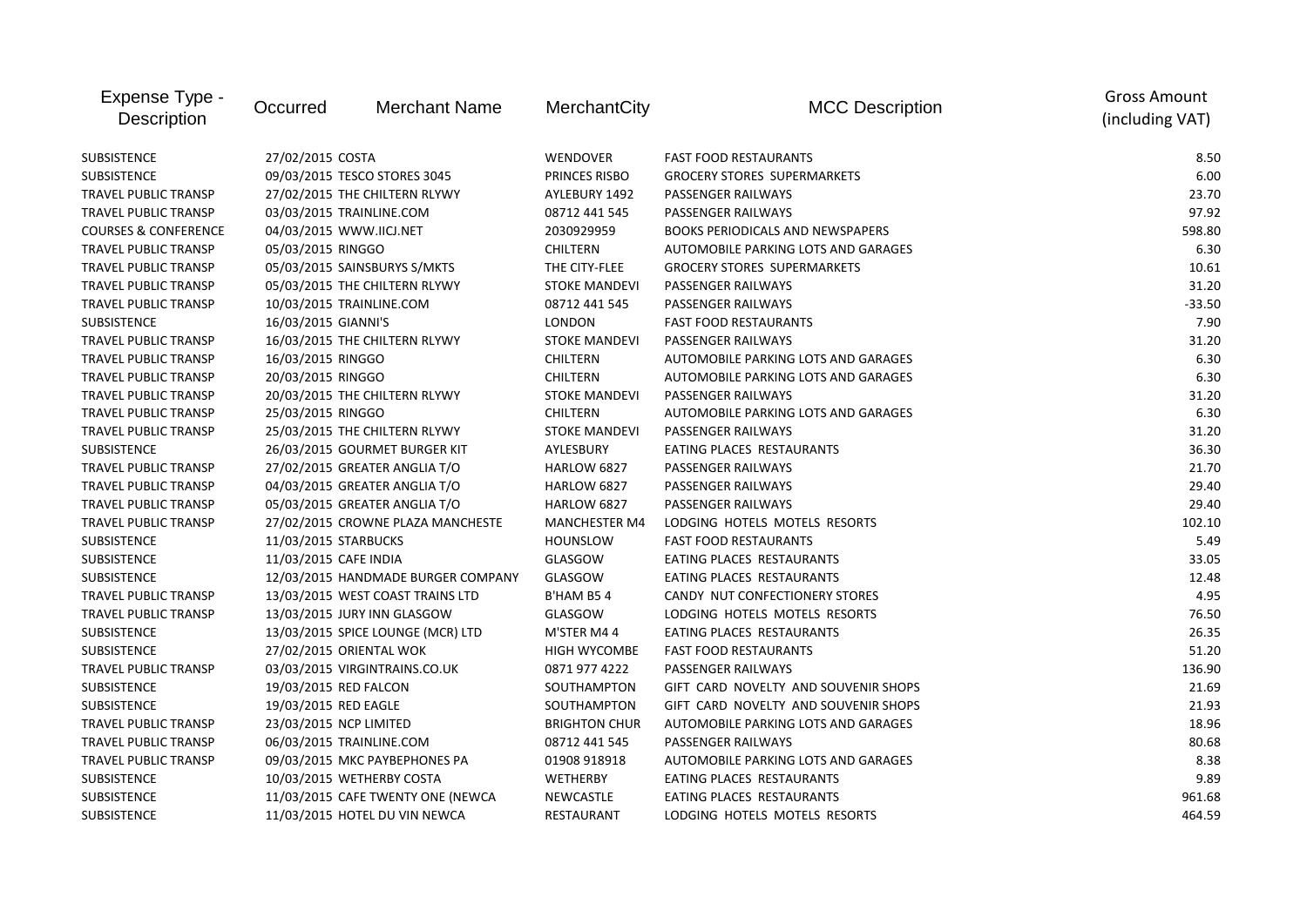| <b>SUBSISTENCE</b>              | 18/03/2015 HILTON                 | GATESHEAD            | <b>HILTON HOTELS</b>                                            | 1739.14  |
|---------------------------------|-----------------------------------|----------------------|-----------------------------------------------------------------|----------|
| <b>SUBSISTENCE</b>              | 19/03/2015 HILTON                 | <b>GATESHEAD</b>     | <b>HILTON HOTELS</b>                                            | $-71.30$ |
| <b>SUBSCRIPTIONS</b>            | 23/03/2015 WWW.RUSI.ORG           | LONDON SW1A          | CHARITABLE AND SOCIAL SERVICE ORGANIZATIONS                     | 85.00    |
| TRAVEL PUBLIC TRANSP            | 23/03/2015 TRAINLINE.COM          | 03332 022 222        | PASSENGER RAILWAYS                                              | 80.68    |
| TRAVEL PUBLIC TRANSP            | 24/03/2015 MAD (MAKE A DIFFERENCE | <b>MILTON KEYNES</b> | SPORTING AND RECREATIONAL CAMPS                                 | 7.00     |
| TRAVEL PUBLIC TRANSP            | 27/02/2015 FRANKIE & BENNY'S      | <b>LUTON AIRPORT</b> | EATING PLACES RESTAURANTS                                       | 12.90    |
| <b>SUBSISTENCE</b>              | 27/02/2015 FIRST SCOTRAIL LTD     | GLASGOW 9059         | PASSENGER RAILWAYS                                              | 4.60     |
| <b>TRAVEL PUBLIC TRANSP</b>     | 02/03/2015 APCOA LUTON AIRPORT    | <b>LUTON</b>         | AUTOMOBILE PARKING LOTS AND GARAGES                             | 41.35    |
| <b>COMMUNITY SAFETY CHG</b>     | 18/03/2015 BRITISH GAS SERVIC     | 0845 8500880         | HOUSEHOLD APPLIANCE STORES                                      | 73.53    |
| TRAVEL PUBLIC TRANSP            | 09/03/2015 THETRAINLINE.COM       | 03332 022 222        | PASSENGER RAILWAYS                                              | 167.79   |
| TRAVEL PUBLIC TRANSP            | 25/03/2015 FGW SELF SERVICE       | <b>SLOUGH</b>        | PASSENGER RAILWAYS                                              | 19.50    |
| <b>TRAVEL PUBLIC TRANSP</b>     | 25/03/2015 LUL TICKET MACHINE     | AMERSHAM             | PASSENGER RAILWAYS                                              | 12.80    |
| <b>TRAVEL PUBLIC TRANSP</b>     | 27/02/2015 OYSTER AUTOTOPUP       | 0343 2221234         | PASSENGER RAILWAYS                                              | 40.00    |
| TRAVEL PUBLIC TRANSP            | 09/03/2015 OYSTER AUTOTOPUP       | 0343 2221234         | PASSENGER RAILWAYS                                              | 40.00    |
| TRAVEL PUBLIC TRANSP            | 13/03/2015 OYSTER AUTOTOPUP       | 0343 2221234         | PASSENGER RAILWAYS                                              | 40.00    |
| TRAVEL PUBLIC TRANSP            | 16/03/2015 OYSTER BUS AUTOTOP     | 0343 2221234         | PASSENGER RAILWAYS                                              | 40.00    |
| TRAVEL PUBLIC TRANSP            | 20/03/2015 OYSTER AUTOTOPUP       | 0343 2221234         | PASSENGER RAILWAYS                                              | 40.00    |
| <b>SUBSISTENCE</b>              | 05/03/2015 WELCOME BREAK          | <b>WARWICK</b>       | MISC FOOD STORES-SPECIALITY CONVENIENCE MARKETS VENDING MACHIN  | 12.38    |
| <b>TRAVEL PUBLIC TRANSP</b>     | 20/03/2015 HILTON                 | <b>BIRMINGHAM</b>    | <b>HILTON HOTELS</b>                                            | 8.20     |
| TRAVEL PUBLIC TRANSP            | 23/03/2015 HILTON BIRMINGHAM METR | <b>BIRMINGHAM</b>    | LODGING HOTELS MOTELS RESORTS                                   | 37.00    |
| <b>CANTEEN EQUIPMENT</b>        | 23/03/2015 WWW.PREMIERCATERINGEQU | <b>INTERNET</b>      | ELECTRICAL PARTS AND EQUIPMENT                                  | 52.80    |
| <b>SUBSISTENCE</b>              | 27/02/2015 MCDONALDS              | <b>BEACONSFIELD</b>  | <b>FAST FOOD RESTAURANTS</b>                                    | 16.36    |
| <b>CANTEEN EQUIPMENT</b>        | 03/03/2015 WWW.LOCKHARTCATERING.C | <b>INTERNET</b>      | CLEANING AND MAINTENANCE JANITORIAL SERVICES                    | 23.99    |
| <b>CANTEEN EQUIPMENT</b>        | 03/03/2015 WWW.LOCKHARTCATERING.C | <b>INTERNET</b>      | CLEANING AND MAINTENANCE JANITORIAL SERVICES                    | 38.92    |
| PROTECTIVE CLOTHING             | 12/03/2015 SKANWEAR CLOTHING COMP | <b>DONCASTER</b>     | INDUSTRIAL SUPPLIES NOT ELSEWHERE CLASSI                        | 478.80   |
| TRAVEL PUBLIC TRANSP            | 12/03/2015 REDFUNNEL.CO.UK        | 0844 8449988         | STEAMSHIP/CRUISE LINES                                          | 41.00    |
| <b>UNIFORMS</b>                 | 17/03/2015 INTRAMARK              | <b>BURBAGE</b>       | MEN'S WOMEN'S AND CHILDREN'S UNIFORMS AN                        | 64.66    |
| <b>COURSES &amp; CONFERENCE</b> | 20/03/2015 CAPITA BUSINESS SERVS  | <b>LONDON</b>        | GOVERNMENT SERVICES NOT ELSEWHERE CLASSIFIED                    | 420.00   |
| <b>STAFF TRAINING FEES</b>      | 20/03/2015 EVERSHEDS LLP          | LEEDS                | LEGAL SERVICES ATTORNEYS                                        | 272.46   |
| <b>COURSES &amp; CONFERENCE</b> | 20/03/2015 WWW.PMGLTD.CO.UK       | 1612113002           | BUSINESS SERVICES NOT ELSEWHERE CLASSIFIED                      | 462.00   |
| OFFICE & GEN EQUIP              | 23/03/2015 Amazon Svcs Europe SAR | AMAZON.CO.UK         | <b>BOOK STORES</b>                                              | 41.29    |
| <b>SUBSISTENCE</b>              | 11/03/2015 FOX & HOUNDS           | READING              | EATING PLACES RESTAURANTS                                       | 24.45    |
| SUBSISTENCE                     | 19/03/2015 SWAN                   | READING              | EATING PLACES RESTAURANTS                                       | 47.00    |
| <b>SUBSISTENCE</b>              | 23/03/2015 WEIR VIEW LIMITED      | READING              | LODGING HOTELS MOTELS RESORTS                                   | 270.75   |
| <b>SPARES LEASE CARS</b>        | 02/03/2015 STEVEN EAGELL TOYOTA   | AYLESBURY            | AUTO AND TRUCK DEALERS-(NEW&USED)-SALES SERV. REPAIRS PARTLEASE | 11.69    |
| <b>CAR LEASING</b>              | 09/03/2015 WWW.DVLA.GOV.UK        | <b>VEHICLE LICEN</b> | GOVERNMENT SERVICES NOT ELSEWHERE CLASSIFIED                    | 227.50   |
| CAR LEASING                     | 09/03/2015 WWW.DVLA.GOV.UK        | <b>VEHICLE LICEN</b> | GOVERNMENT SERVICES NOT ELSEWHERE CLASSIFIED                    | 182.50   |
| CAR LEASING                     | 09/03/2015 WWW.DVLA.GOV.UK        | <b>VEHICLE LICEN</b> | GOVERNMENT SERVICES NOT ELSEWHERE CLASSIFIED                    | 182.50   |
| <b>CAR LEASING</b>              | 09/03/2015 WWW.DVLA.GOV.UK        | <b>VEHICLE LICEN</b> | GOVERNMENT SERVICES NOT ELSEWHERE CLASSIFIED                    | 182.50   |
| SPARES FOR RED FLEET            | 09/03/2015 HOPESPARE              | AYLESBURY            | INDUSTRIAL SUPPLIES NOT ELSEWHERE CLASSI                        | 25.70    |
| SPARES FOR RED FLEET            | 12/03/2015 SCREWFIX DIRECT        | <b>YEOVIL</b>        | LUMBER AND BUILDING MATERIALS STORES                            | 39.99    |
|                                 |                                   |                      |                                                                 |          |